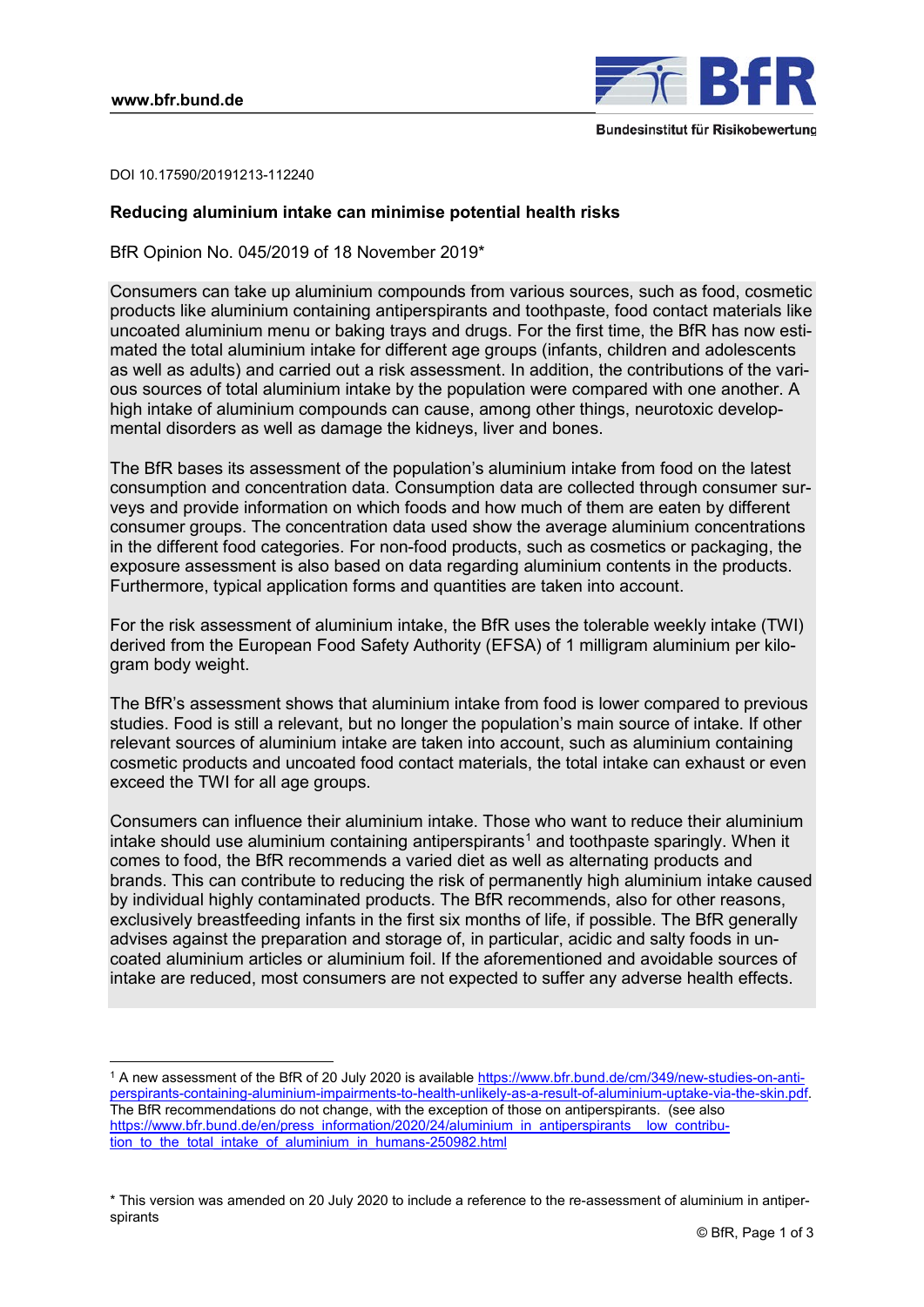

# **www.bfr.bund.de**

The BfR recommends that manufacturers take appropriate measures to reduce the amount of aluminium in food. These may include, for example, using raw materials with low aluminium content or coated materials for processing and packaging food.

There is still a high level of uncertainty in aluminium risk assessment because important data is still missing or can be interpreted differently. This concerns, for example, the question of how much aluminium is actually absorbed through the skin as well as the possible occurrence of certain long-term consequences of chronic exposure to aluminium.



Fields marked in dark blue indicate the properties of the risk assessed in this opinion (for more details, see the text of Opinion No. 045/2019 of the BfR dated 18 November 2019 (in German) or the related publication "Aggregated aluminium exposure: risk assessment for the general population" in "Archives of Toxicology", doi: 10.1007/s00204-019-02599-z).

## **Line A – Affected persons**

[1] – The majority of the population, i.e. adolescents and adults, already on average exhaust half of the TWI through food. If aluminium intake from cosmetics or cooking utensils is added, the health-based guidance value can be exceeded.

The following age groups are among the risk groups that already exhaust the health-based guidance value by consuming food or who take up particularly high amounts of aluminium due to their behaviour:

[2] – Infants who are not breastfed and toddlers who receive special soy-based, lactose-free or hypoallergenic infant formula. If aluminium absorption from cosmetics such as sun cream is also added, the TWI can be exceeded by up to 3.5 times.

[3] – Children aged between 3 and 10 who consume high amounts of food containing aluminium – so-called "high consumers" – already exhaust the TWI through food. If aluminium intake from other sources such as sun cream or food packed in/with uncoated aluminium occurs, the TWI is significantly exceeded.

[4] – Young women who take up high amounts of aluminium through cosmetic products. Since aluminium is stored in the body for a very long time and can pass to the placenta, unborn children could also be exposed to an increased concentration of aluminium during pregnancy. From the BfR's perspective, any aluminium intake from an avoidable source of exposure over a longer period of time should therefore be critically evaluated by young women.

## **Line B – Probability of a health impairment due to total aluminium uptake**

[1] – A health impairment is possible for all age groups but can be controlled individually by reducing the overall intake. Health impairment is unlikely, if the overall intake is reduced.

## **Line C – Validity of available data**

[1] There are uncertainties in deriving the health-based guidance value and converting dermal exposure to an oral rate of absorption. Furthermore, it cannot be ruled out that high consumers of particularly highly contaminated foods may already exhaust the TWI through their diet (for example through brand loyalty).

GERMAN FEDERAL INSTITUTE FOR RISK ASSESSMENT (BfR)